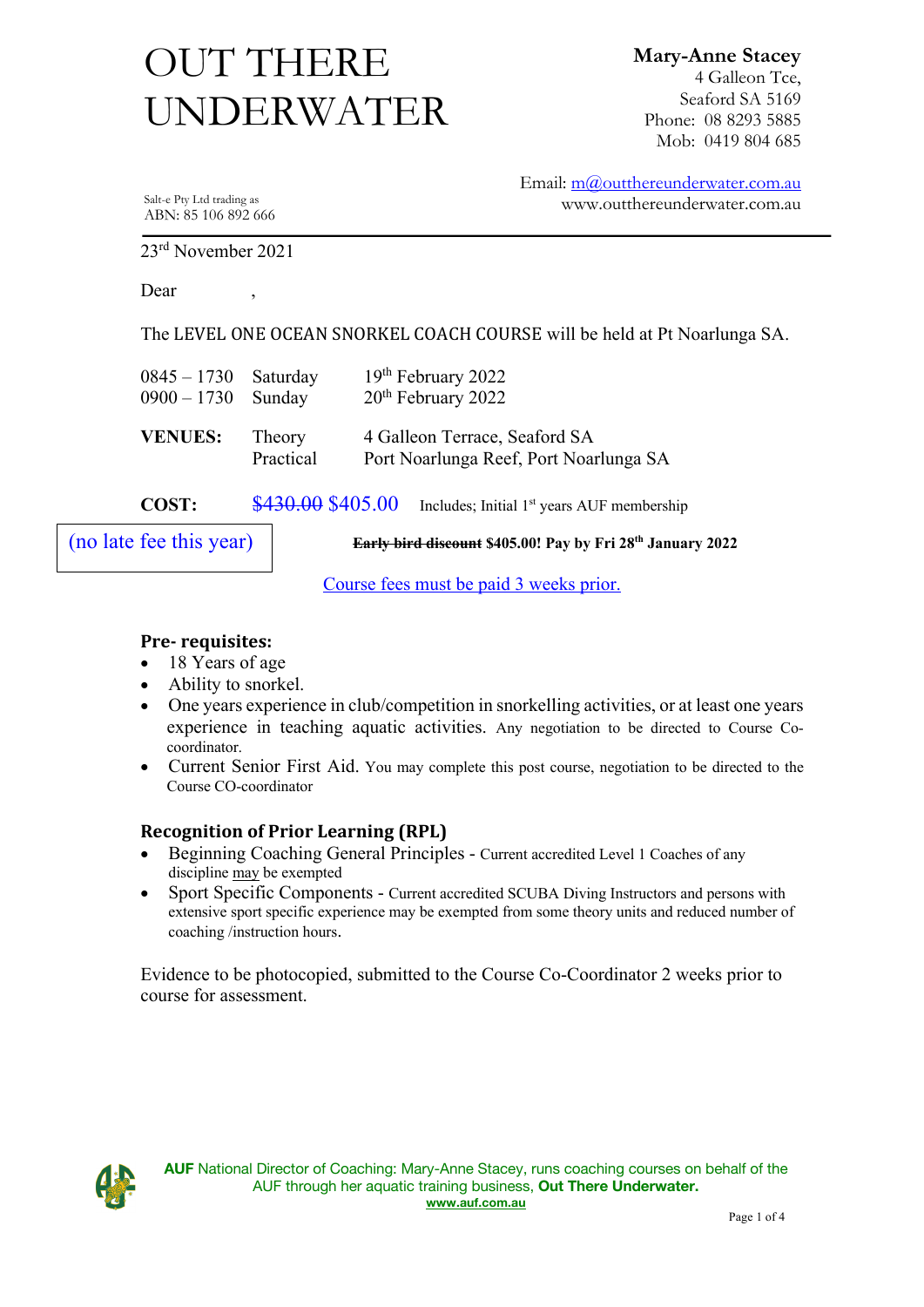#### **Requirements to be met during course**

- 100 % Practical and Theory attendance
- Competency based assessment of practical skills
- Demonstration of instructional skills, Theory and Practical
- Demonstration of leadership and decision making skills
- Positive & preservative attitude to the marine environment
- Application of knowledge to the environmental conditions

#### **Requirements to be met after course**

- Successful Completion of Open Paper 80% pass required
- Proof of 30 hours coaching/instructing snorkelling as negotiated.
- Ocean Snorkel Coach Assessment
- Completion of 'Beginning Coaching General Principles'. *(Can be completed prior). Free, on line course: go to the Australian Sport Commission learning portal;*  **https://learning.ausport.gov.au**

#### **Reaccrediting Coaches**

Coaches who wish to update their Level One qualification may participate in one practical session as an assistant assessor, during this course. Please contact the Course Coordinator to confirm. Total Fee is \$215.00, life is 2 years

#### **Payment**

| Cheques, Money Orders  | payable to            | OUT THERE UNDERWATER |
|------------------------|-----------------------|----------------------|
| or $\underline{B}$ Pay | Bank:                 | ANZ.                 |
|                        | $RSR^T$               | 015217               |
|                        | Account No: 107841256 |                      |

**Refund Policy** *(refer to; part 6 Level One Snorkel Coach; Section 2 Policies; AUF Course Coordinators Manual)*

Australian Underwater Federation endorses the Australian Sports Commission's code of practice for training program deliverers. In addition to this code, the following policies apply

#### **Refund of fees**

| Candidate's fees may be refunded in the following circumstances and time frames:                  |             |  |
|---------------------------------------------------------------------------------------------------|-------------|--|
| Notification of withdrawal in writing up to 14 days prior to commencing training program          | Full refund |  |
| Notification of withdrawal in writing up to 7 days prior to commencing training program           | 50% refund  |  |
| Notification of withdrawal after 7 days prior to commencing training program                      | No Refund   |  |
| Covid lockdowns in the local area preventing candidates attendance of course will be given a full |             |  |

**Staff**

*refund.*

Course Co-ordinator: Mary-Anne Stacey Assessors: To be advised Boat Driver: To be advised

Yours in diving,

Mary-Anne Stacey **AUF National Director of Coaching** NCAS Level 2 Coach 91926 Dip T. Grad Dip HC.



**AUF** National Director of Coaching: Mary-Anne Stacey, runs coaching courses on behalf of the AUF through her aquatic training business, **Out There Underwater. www.auf.com.au**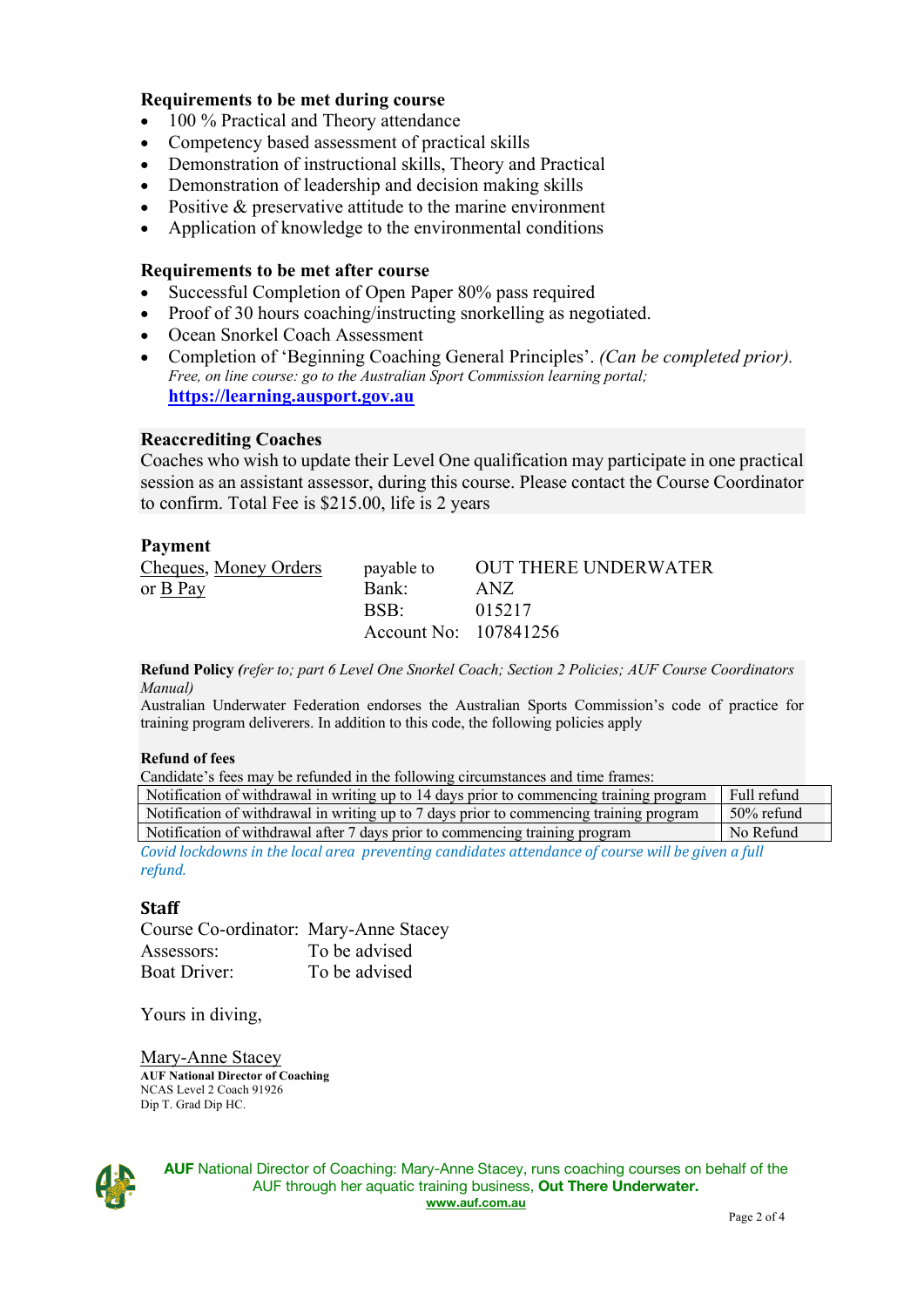# **LEVEL 1 OCEAN SNORKEL COACH**

|          | Day 1 and        | <b>Topic</b>                                                                                                                                                                | <b>Delivery</b>         | <b>Duration</b>             |  |
|----------|------------------|-----------------------------------------------------------------------------------------------------------------------------------------------------------------------------|-------------------------|-----------------------------|--|
|          |                  |                                                                                                                                                                             |                         | minutes                     |  |
| Unit $ $ | $\overline{1}$   | Introduction/Knowledge of Qualifications                                                                                                                                    | Lecture                 | 30                          |  |
|          |                  | <b>Beginning Coaching General Principles</b><br>Free, on line course: Aust Sport Commission learning portal;<br>https://learning.ausport.gov.au<br>Done in coaches own time | Online                  | Approx 5 hour<br>Home study |  |
| Unit     | $\overline{2}$   | Diving Theory                                                                                                                                                               | Lecture                 | 60                          |  |
| Unit     | $\overline{3}$   | <b>Basic Snorkelling Skills</b>                                                                                                                                             | Practical               | 90                          |  |
| Unit     | $\overline{4}$   | Risk Management & In-water Safety<br><b>Skills</b>                                                                                                                          | Workshop/Practical      | 60                          |  |
| Unit     | 5                | <b>Instructional Techniques</b>                                                                                                                                             | Workshop/Practical      | 90                          |  |
| Unit $ $ | 6                | Special Equipment & Advanced Ocean<br>skills                                                                                                                                | Lecture/Practical       | 90                          |  |
| Unit     | $\overline{7}$   | Competition Rules, Strategy, and<br>Refereeing                                                                                                                              | Lecture/Practical       | 45                          |  |
| Unit     | 8                | Environment & Conservation                                                                                                                                                  | Slide<br>Show/Practical | 60                          |  |
| Unit     | 9                | <b>Optional Topic</b>                                                                                                                                                       |                         |                             |  |
|          | $\mathbf{A}$     | Spearfishing                                                                                                                                                                | Workshop/Practical      | 90                          |  |
|          | $\boldsymbol{B}$ | Freediving                                                                                                                                                                  |                         |                             |  |
|          | $\overline{C}$   | Filmfishing                                                                                                                                                                 |                         |                             |  |
|          |                  | 1:1 Negotiation with candidates re<br>number of coaching hours required                                                                                                     | <b>Informal Meeting</b> |                             |  |
|          |                  |                                                                                                                                                                             | 15 hr 35 mins           | <b>935 mins</b>             |  |

### **Sport Specific & Beginning Coaching General Principles**





**AUF** National Director of Coaching: Mary-Anne Stacey, runs coaching courses on behalf of the AUF through her aquatic training business, **Out There Underwater. www.auf.com.au**